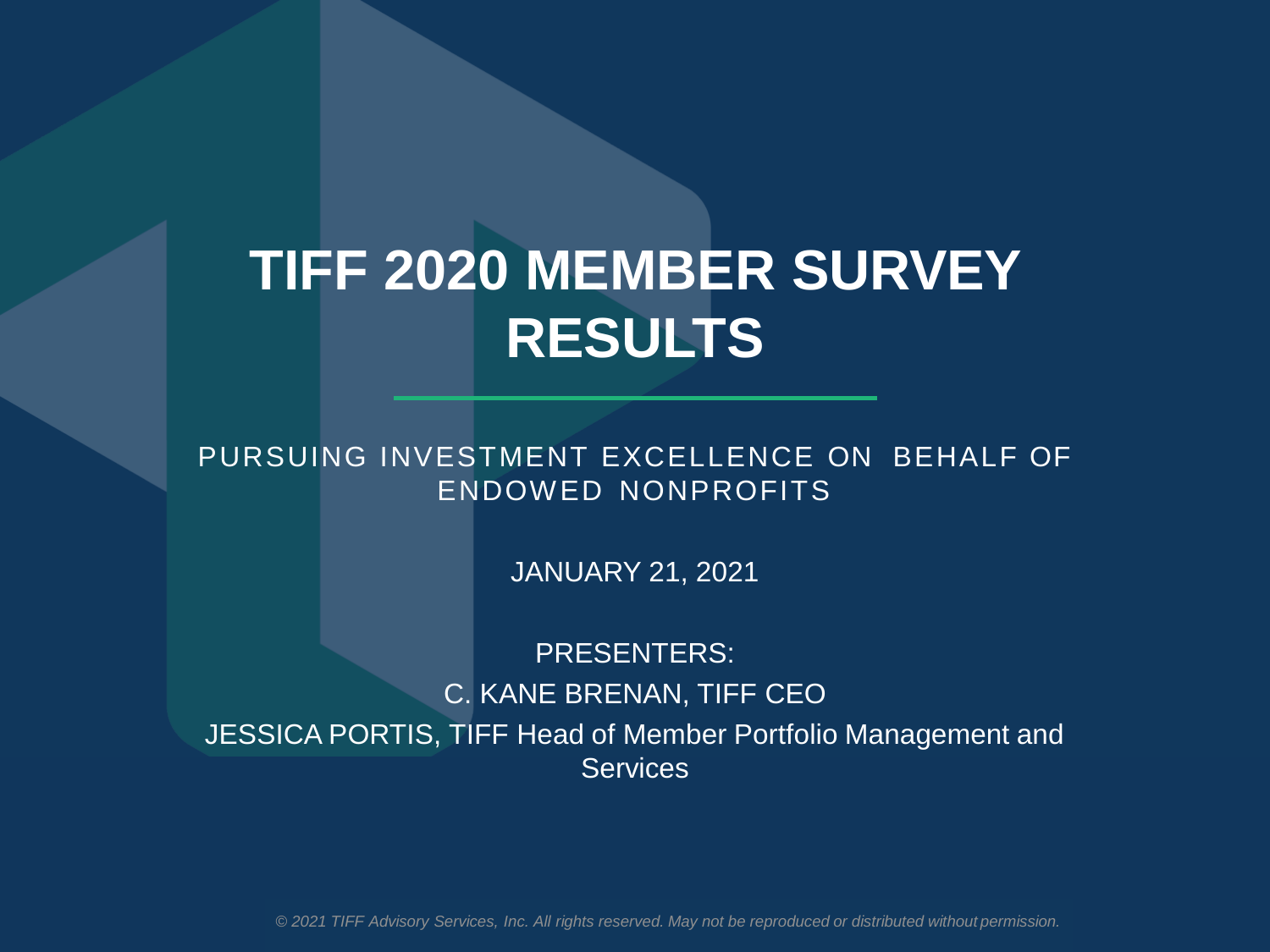



### **Impact of COVID-19**

The challenges of 2020 have not materially impacted the mission, goals, liquidity or spending of nonprofit institutions; however, organizations are concerned about the implications on operations and investments.



## **Spending Policy Implications**

Most respondents believe that their spending rate will remain the same or increase in 2021 and beyond.



## **Asset Class and Investment Performance Expectations**

Respondents generally feel that asset class performance will be worse in the next 10 years as compared to the last 10 years, and a passive investment strategy will not beat CPI+5% over the same period.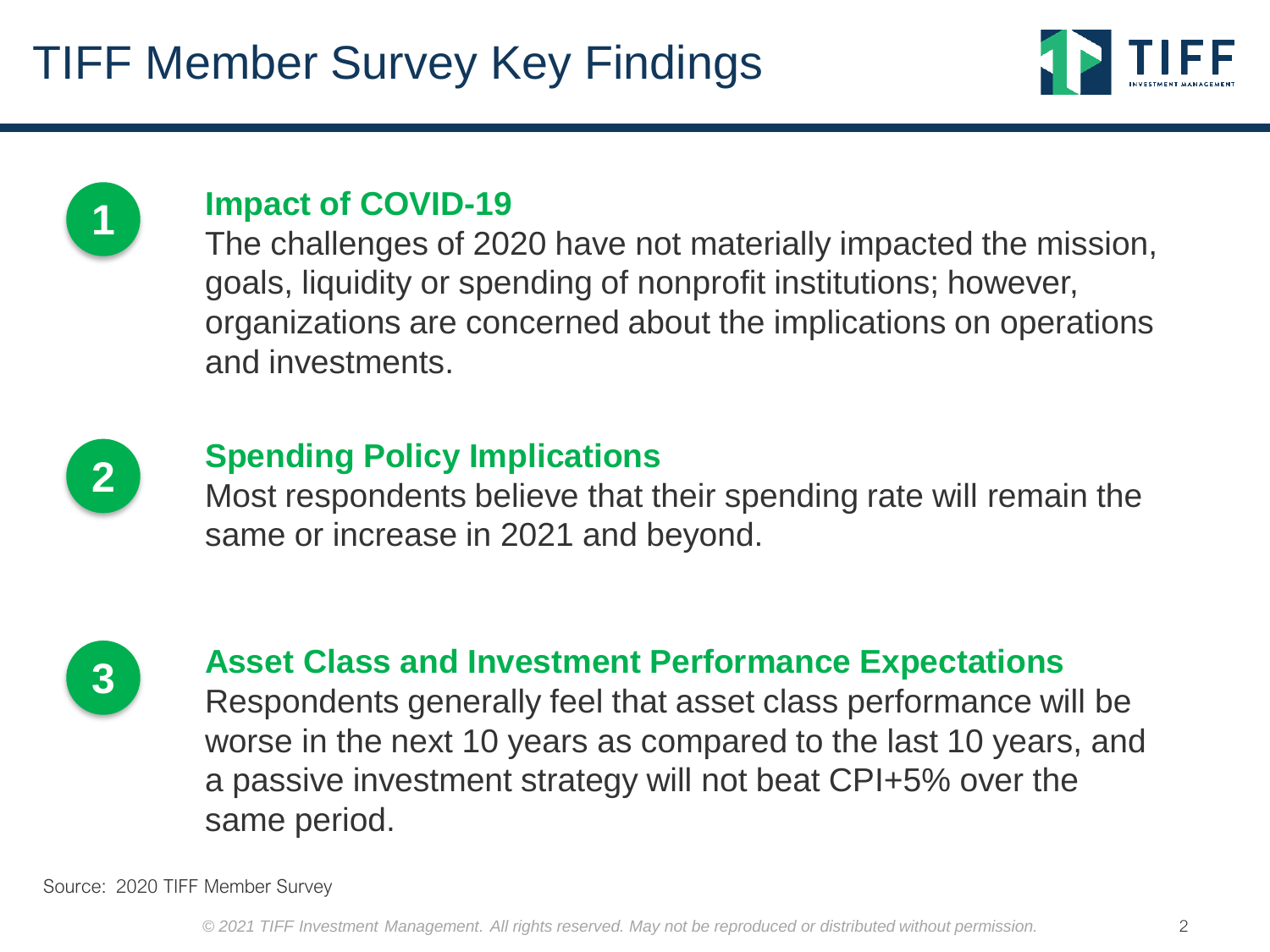



- Most respondents believe the recent economic challenges will not disrupt the long-term trajectory of their organization.
- For those institutions that rely on donations and fundraising, they have seen a meaningful decrease in contributions and revenue from events.
- Nearly a quarter of respondents have had their liquidity needs change since January 2020 – there is a need for more cash in some institutions.
- Several institutions have changed their mission and approach to mission-aligned investments as a result of changing circumstances in 2020.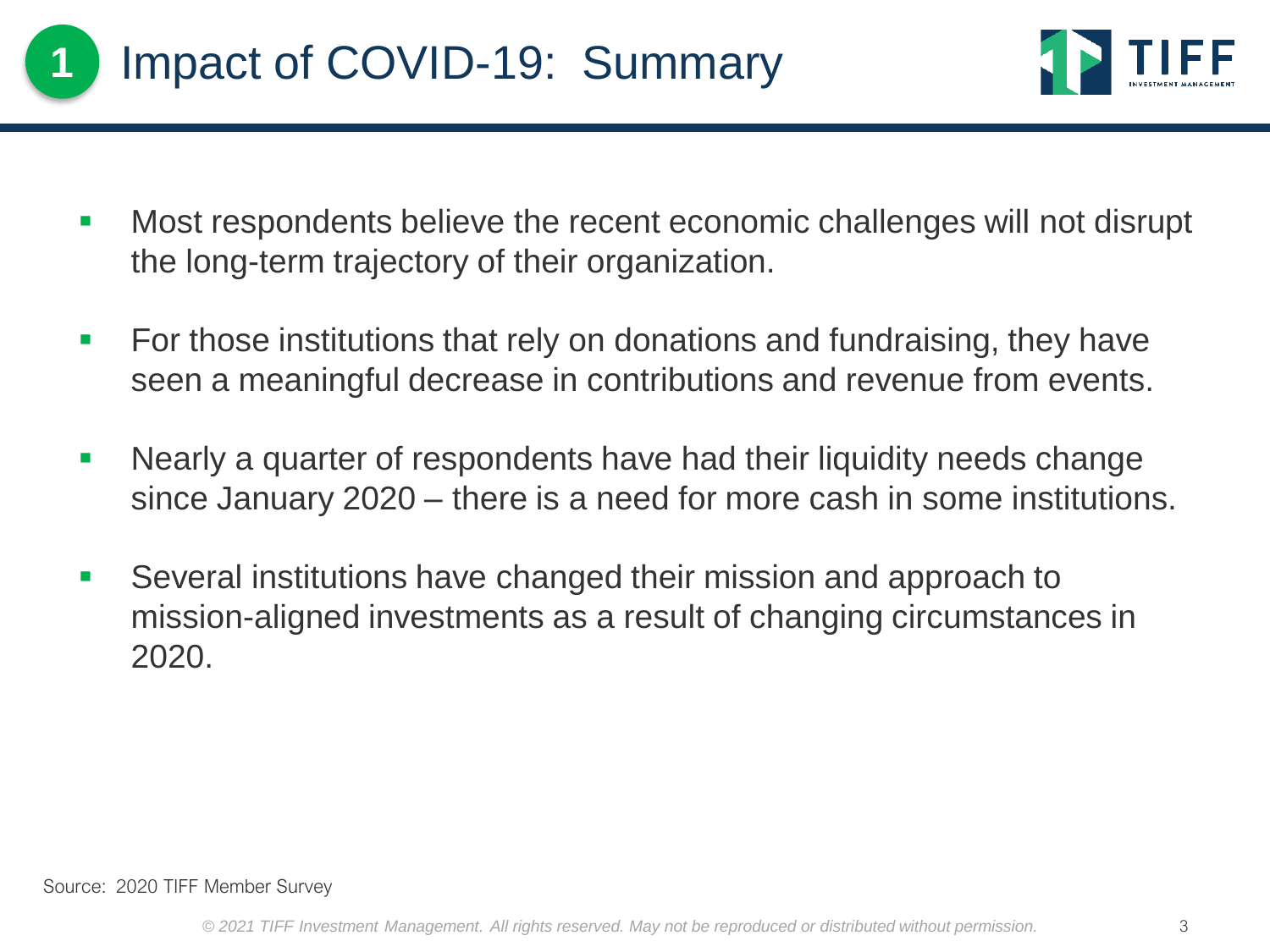Question: Do you feel that the recent economic challenges will disrupt the long-term trajectory of your organization?

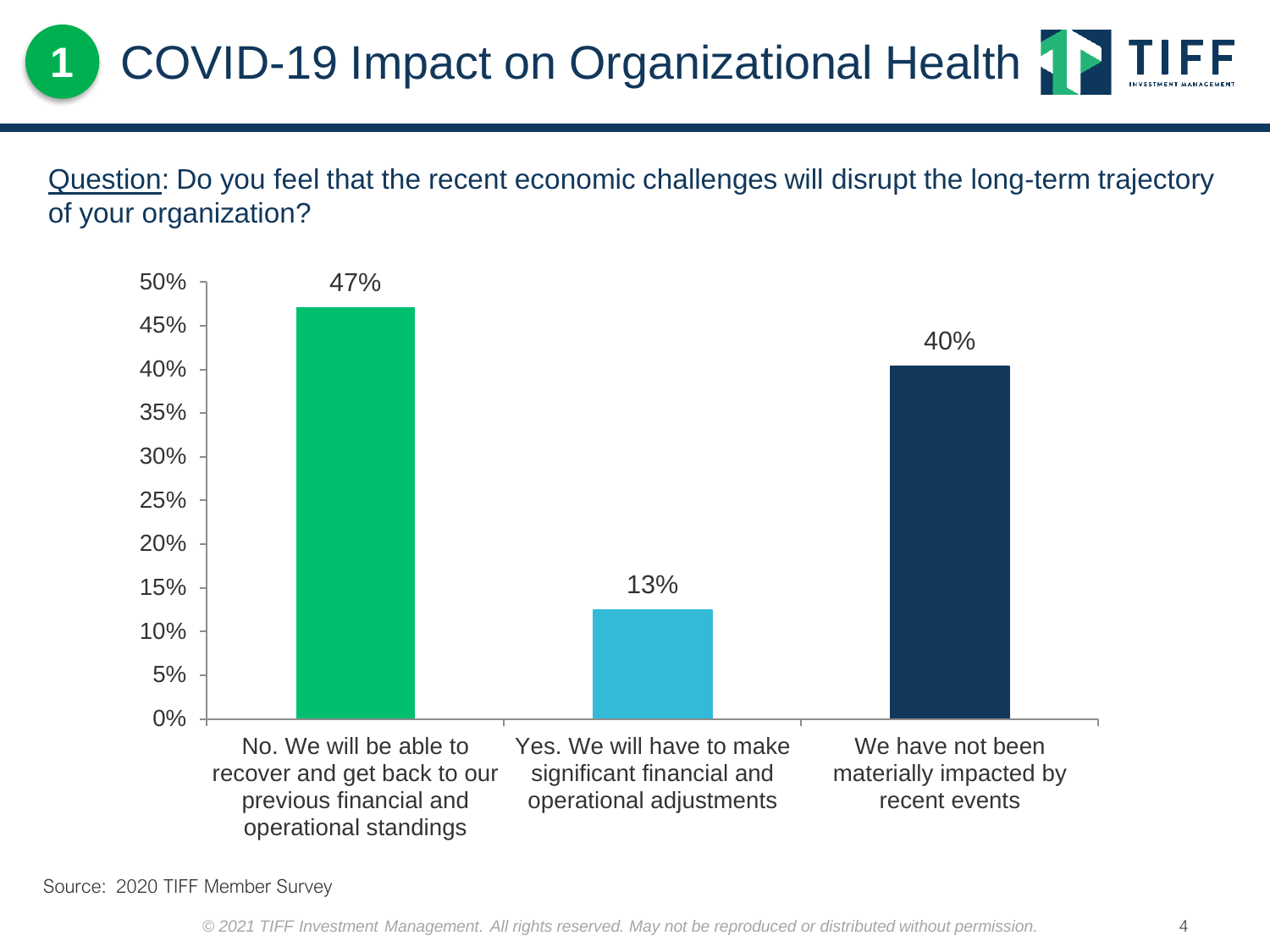Question: Has your revenue been substantially impacted by a lack of fundraising opportunities due to COVID-19?

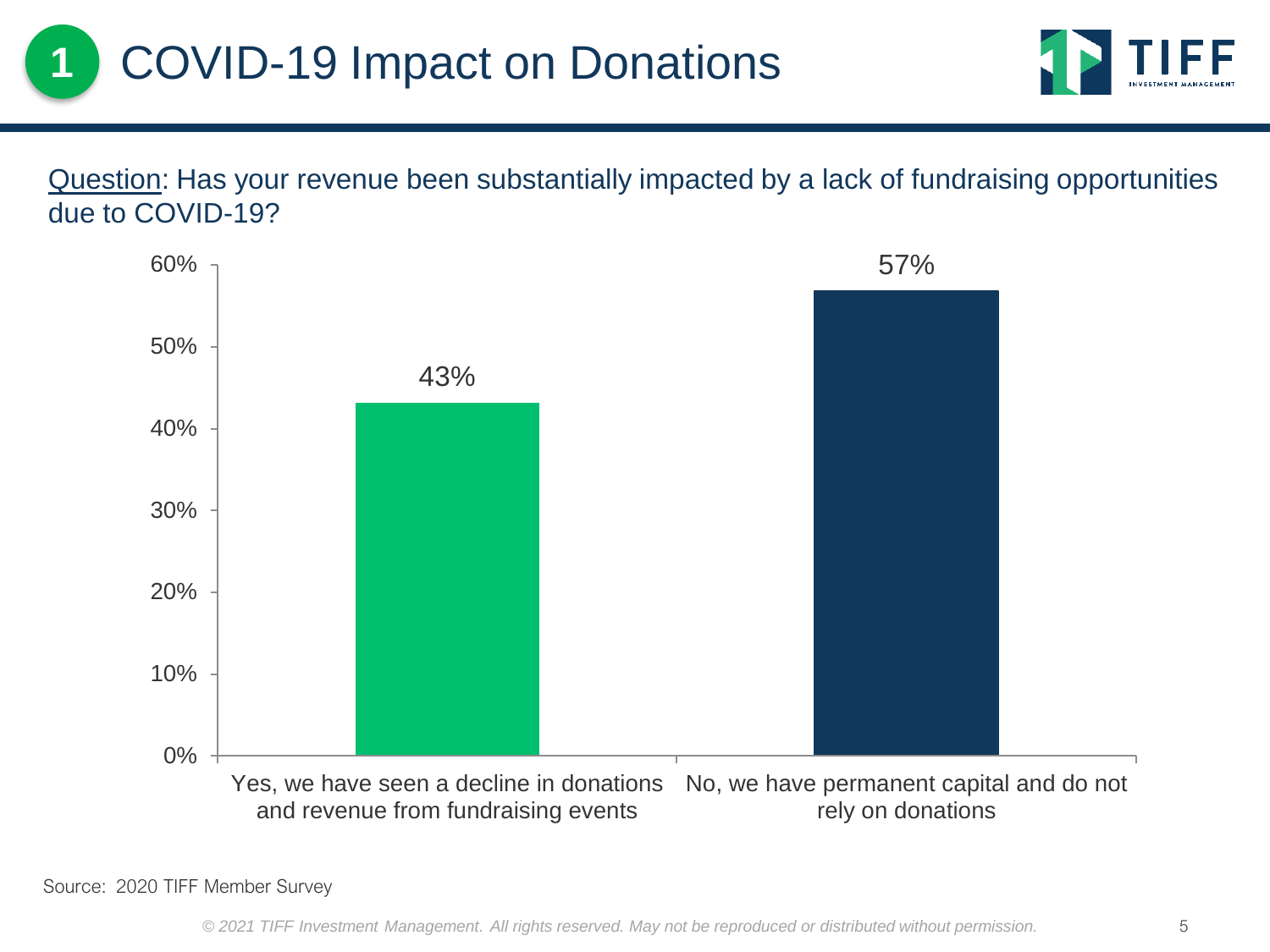

### Question: Have your liquidity needs changed materially since January 2020?

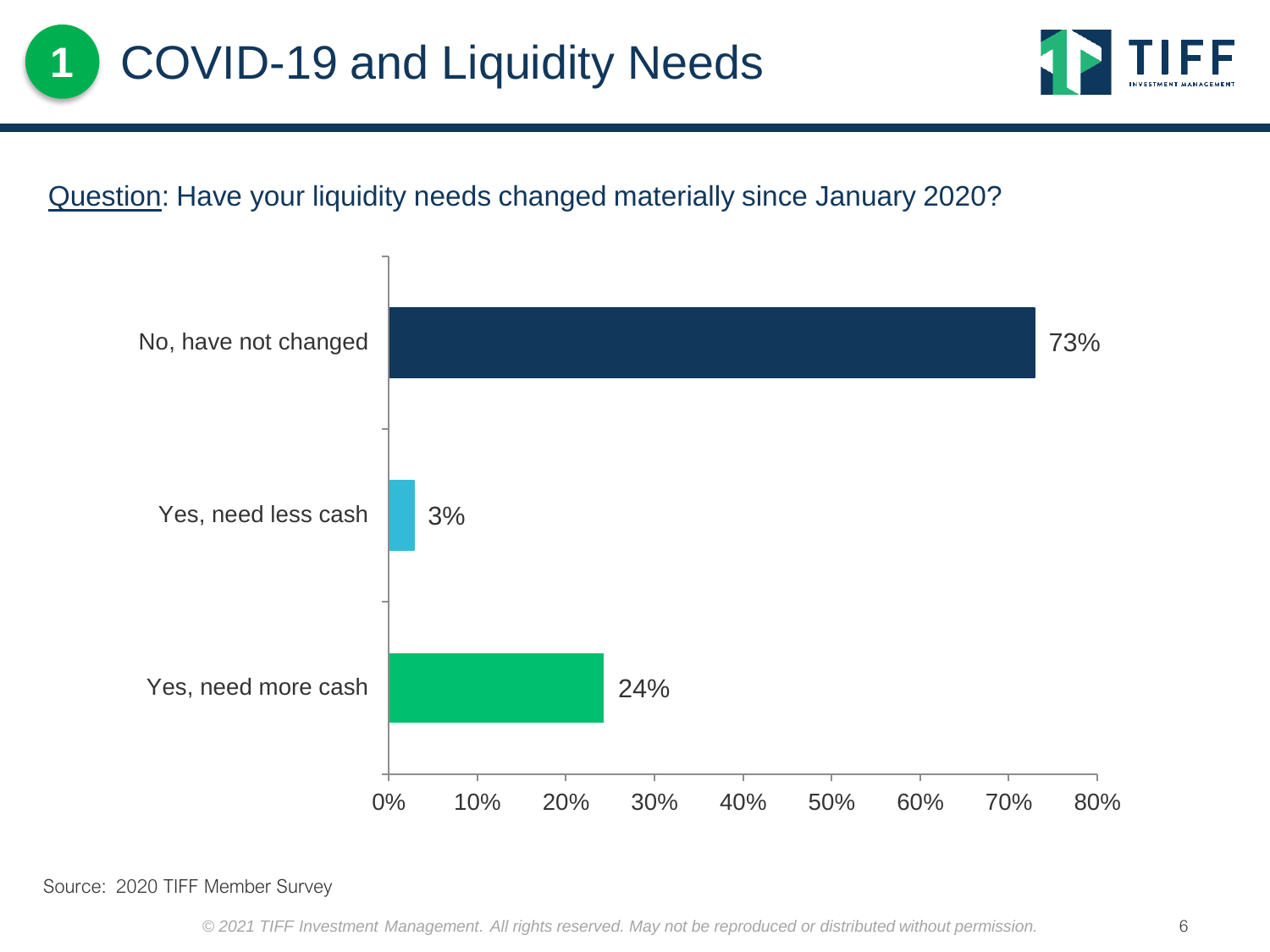

Question: Has the mission or goal of your organization changed in 2020 in any material way to adjust to changing circumstances?

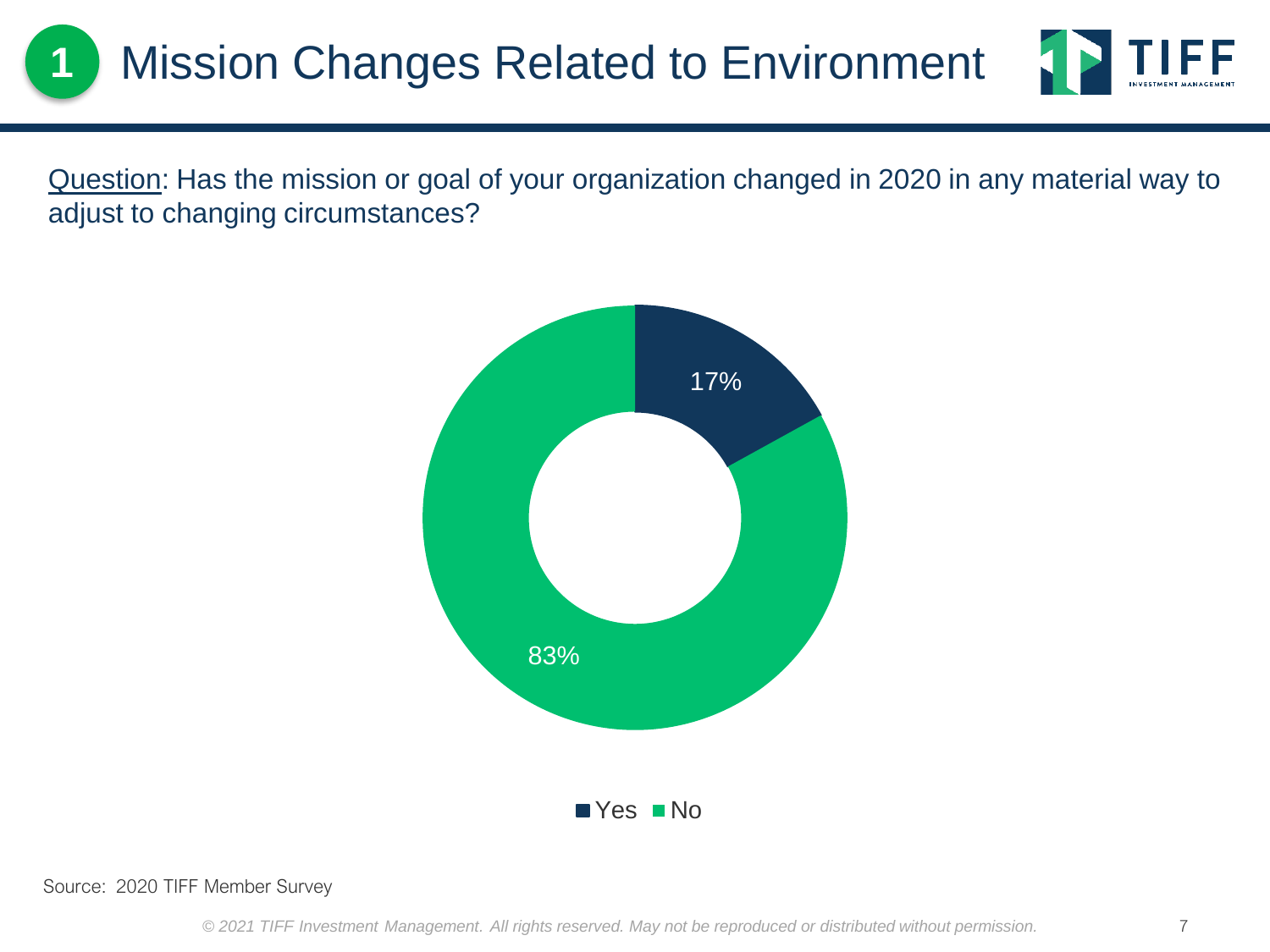



- **The majority of respondents have spending rates of 5% or less.**
- The challenging environment led to increased spending at several institutions in 2020, with the expectation that spending will continue to rise over the near-term.
- Organizations will need to consider how increased spending today will impact the ability to support their mission in the future.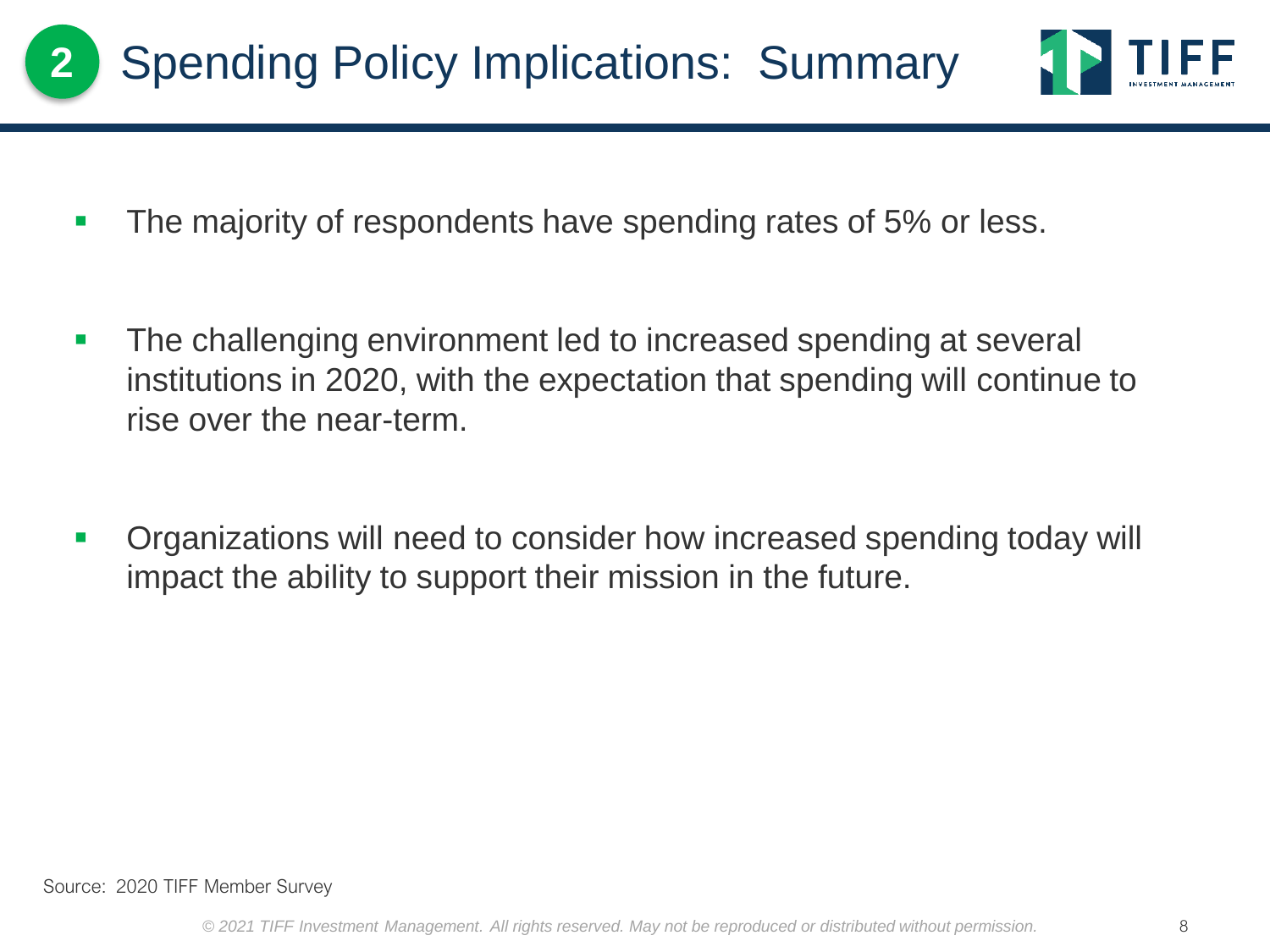



### Question: What is your current annual spending rate from your investment program?

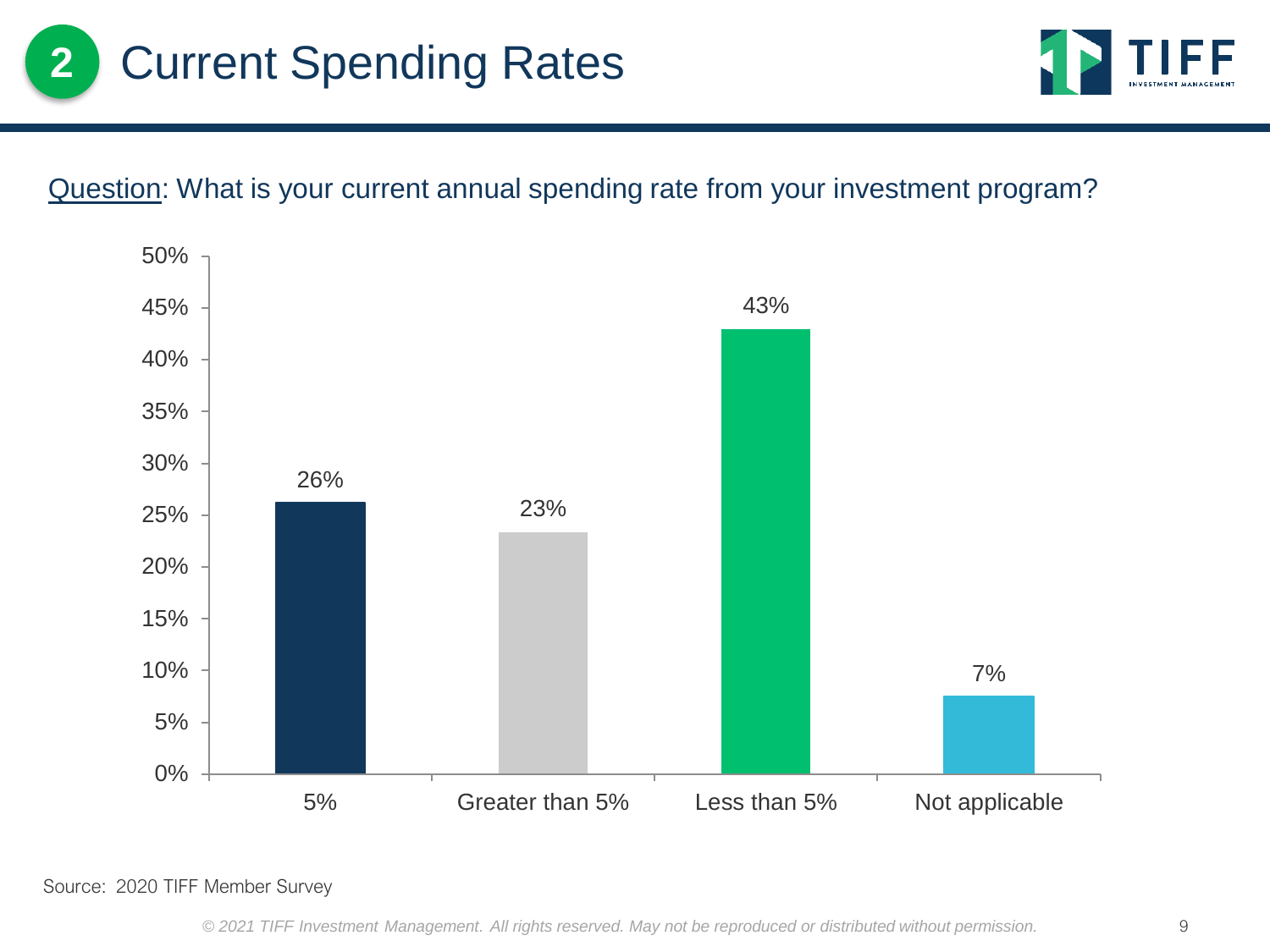



### Question: Will your investment program spending rate be more in 2020 compared to 2019?

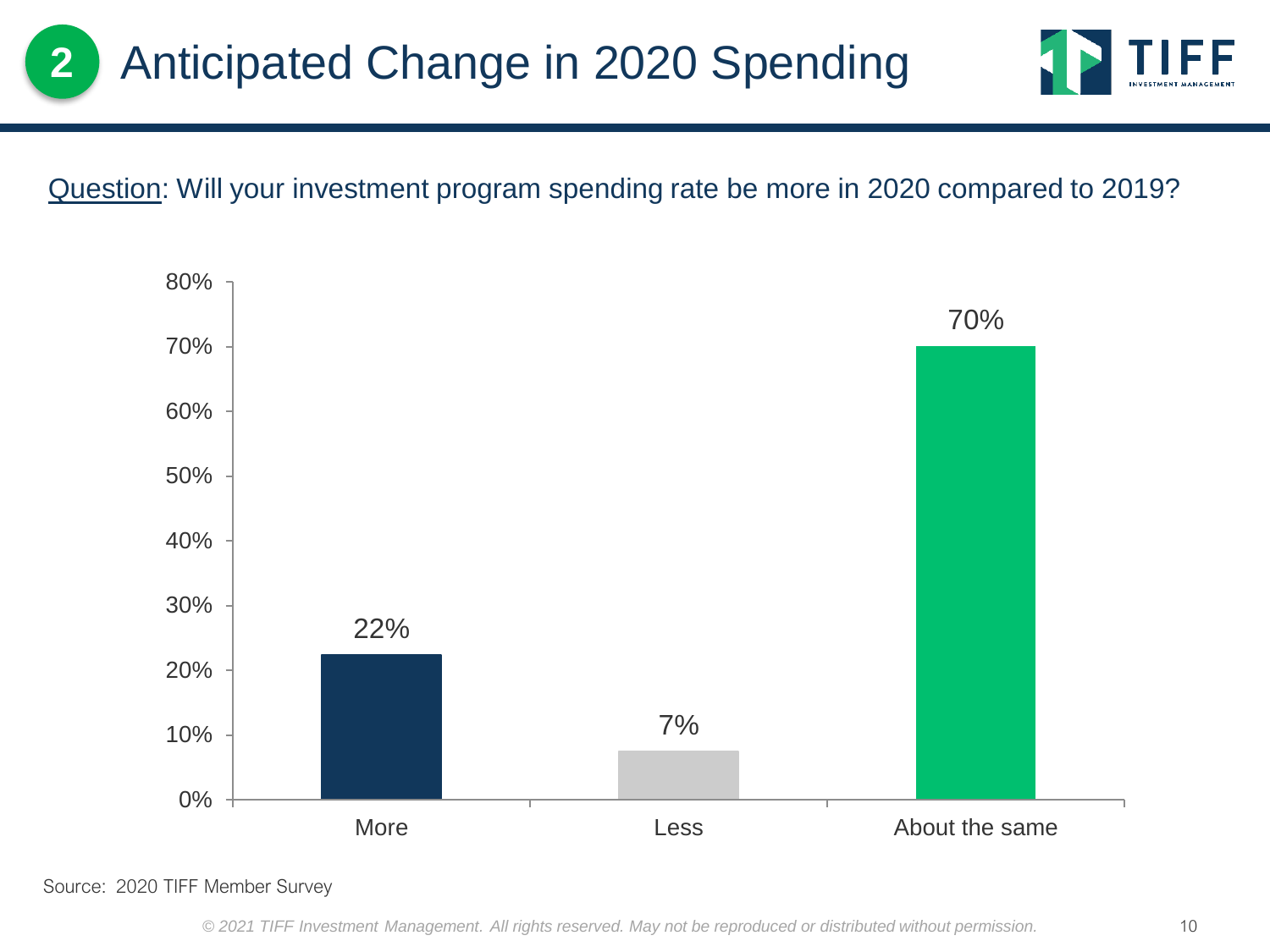

Question: Do you expect a material increase or decrease in overall spending by your organization in 2021 compared to 2020?

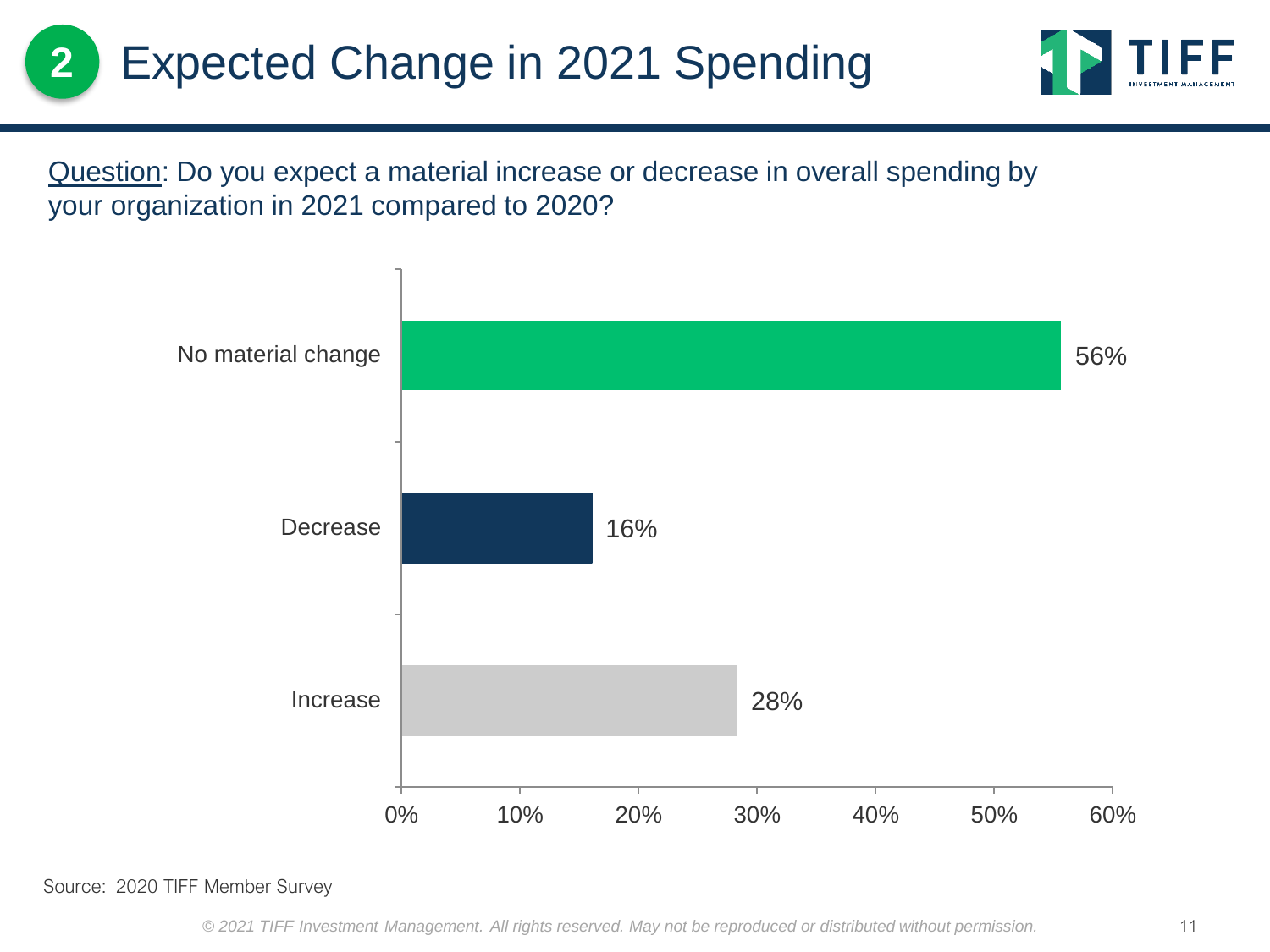

### Question: Do you expect your annual spending rate to change in the next 3-5 years?

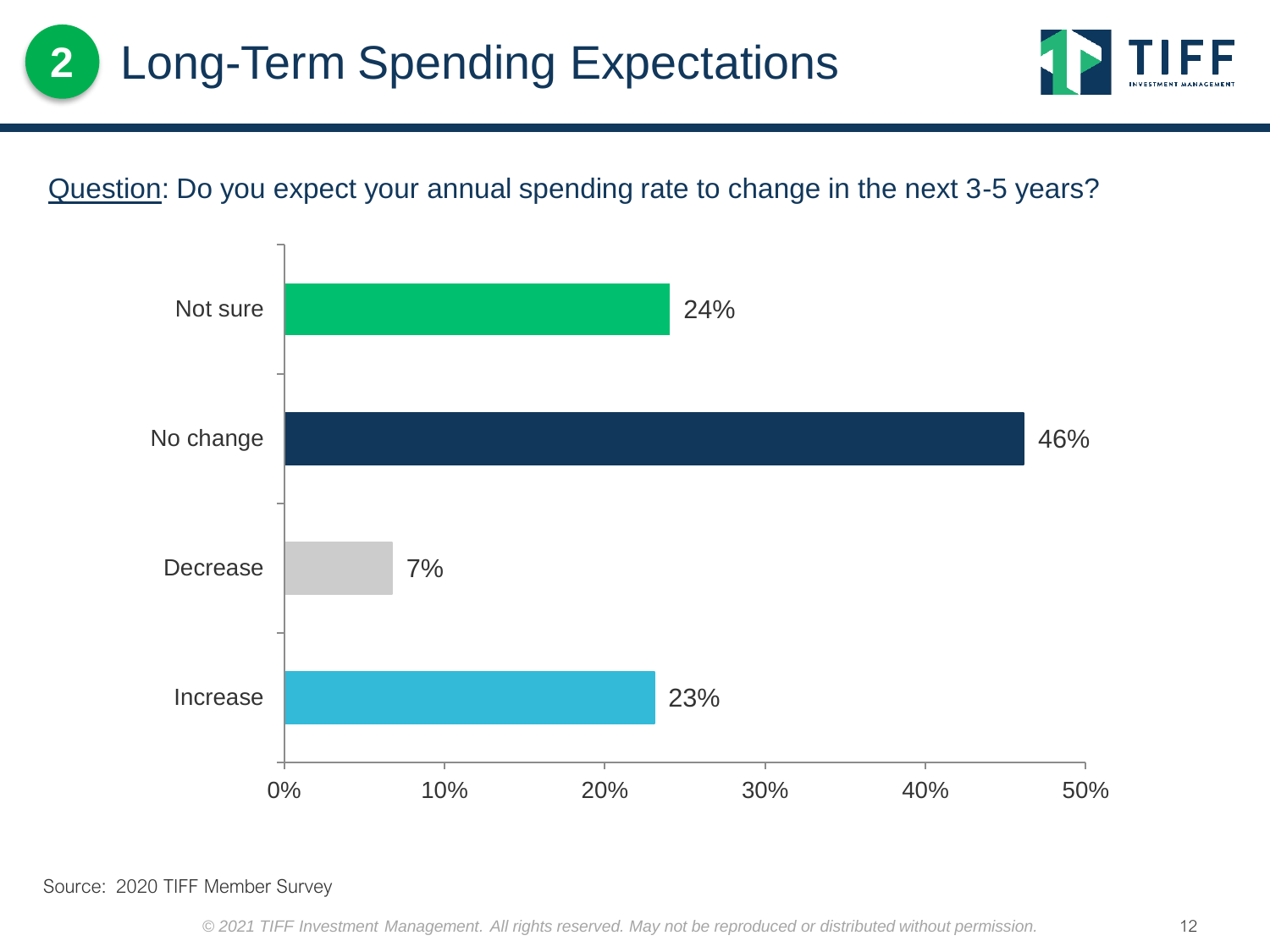



- Respondents generally feel that asset class performance will be worse in the next 10 years as compared to the last 10 years.
- High spending rates and the forecasted lower-return environment could pose a significant challenge to nonprofits.
- More than half of the respondents believe that a passive 65/35 portfolio will not exceed CPI + 5% over the next 10 years.
- Nonprofits may have to consider different approaches to portfolio construction and management or alter their spending approach, where possible.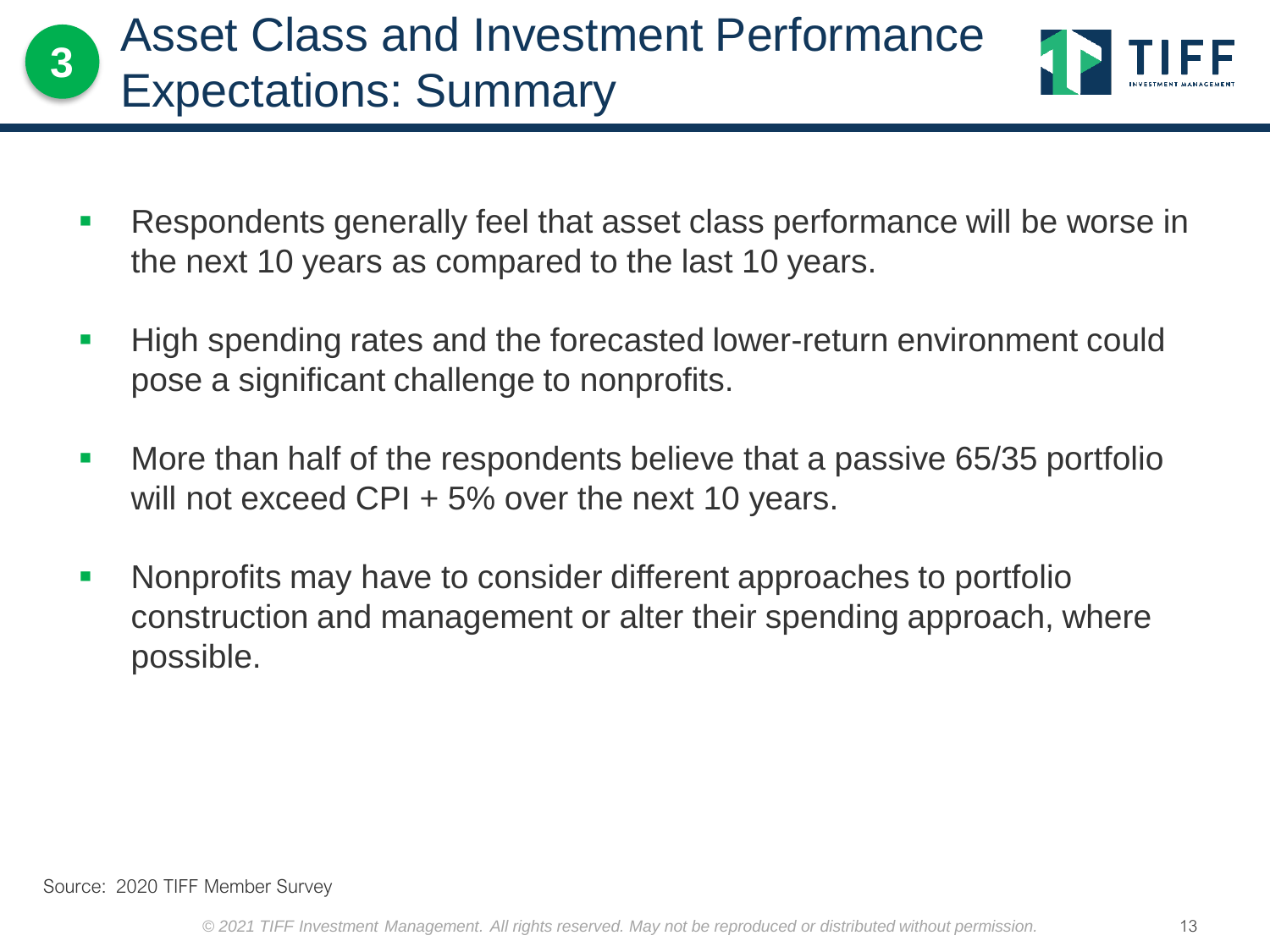# Asset Class and Investment Performance Expectations: Risks Perceived **<sup>3</sup>**



### Question: From an investment perspective, which of the following do you fear most?

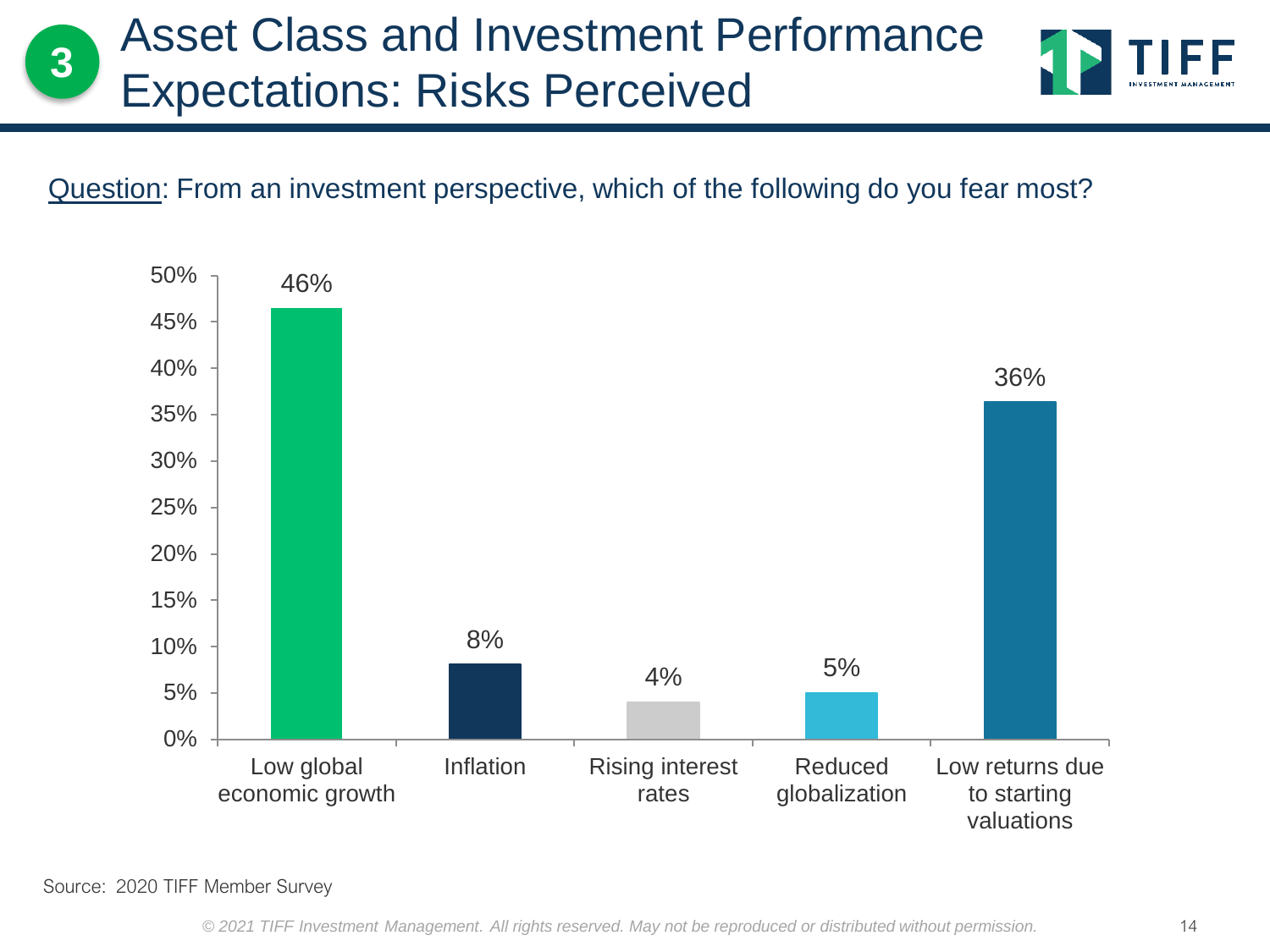# Asset Class and Investment Performance Expectations: Survey Responses **<sup>3</sup>**

Question: How do you think asset class returns will do over the next 10 years compared to the past 10 years?



Note: Percentages do not round to 100% as we removed the "unsure" response.

Equities defined as the MSCI All Country World Index.

Bonds defined as the Bloomberg Barclays US Aggregate Bond Index.

Hedge funds and private equity were not defined as a specific index. Please note that a large percent of respondents (42%) indicated that they are unsure of how hedge funds as an asset class will perform over the next 10 years.

Source: 2020 TIFF Member Survey

*© 2021 TIFF Investment Management. All rights reserved. May not be reproduced or distributed without permission.* 15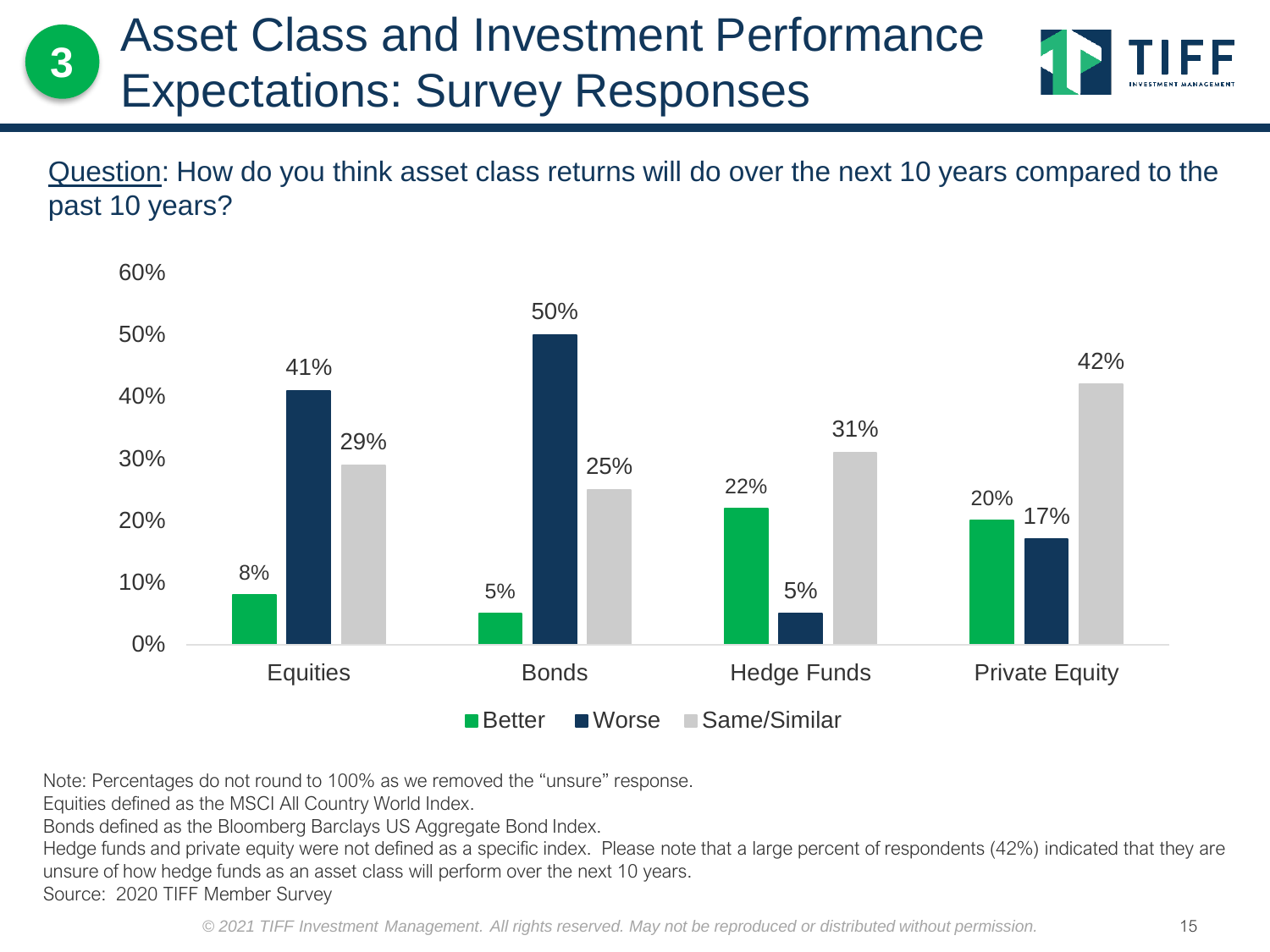

| <b>Asset Class</b>    | <b>Return Expectations</b><br>For Approximately Next 10 Years |      |      |
|-----------------------|---------------------------------------------------------------|------|------|
|                       | 2012 <sup>1</sup>                                             | 2015 | 2020 |
| U.S. Large Cap Equity | 9.5%                                                          | 6.9% | 6.4% |
| U.S. Corp Bonds       | 4.5%                                                          | 3.3% | 2.5% |
| Hedge Funds           | 8.2%                                                          | 5.4% | 5.0% |
| <b>Private Equity</b> | 12.8%                                                         | 9.6% | 9.3% |

Source: Horizon Actuarial Services, LLC Survey of Capital Market Assumptions, 2012, 2015, and 2020 Editions

1 10-year assumptions derived by TIFF by averaging the "short term" (5-7 years) and "long term" (20-30 years) assumptions provided in Horizon's 2012 survey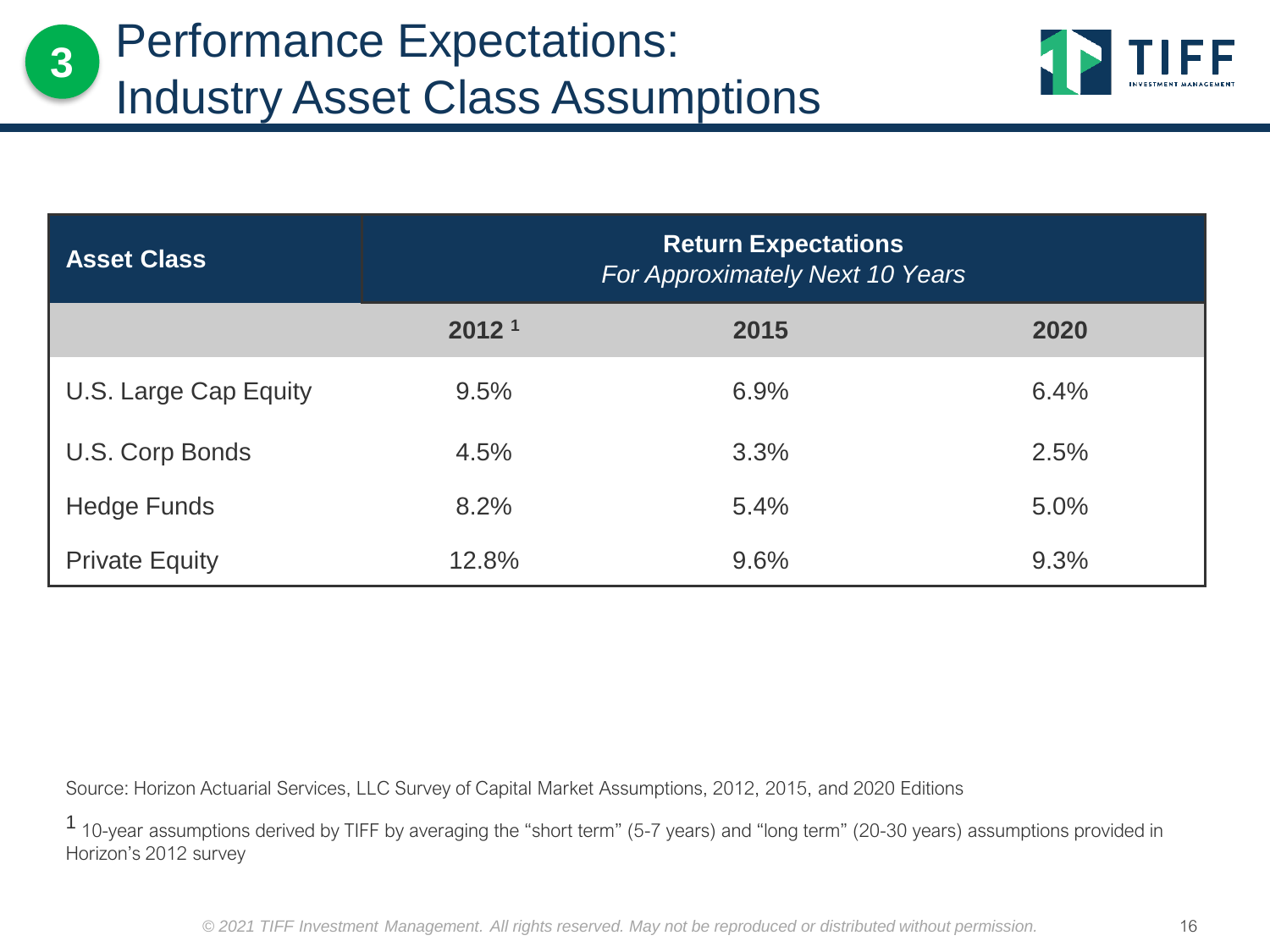### Performance Expectations: S&P 500 Companies' Pension "EROA" **3**





Note: Over the last 10 years, pension plans generally have de-risked, reducing allocations to equities by 10-15% and increasing allocations to a mixture of (long duration) debt and alternatives, such as private equity. Consequently, part of the reduction in return expectations can be attributed to a change in asset mix (in addition to a lowering of expectations).

Source: Goldman Sachs Asset Management, 2019 Pension Review "First Take:" From Flat to Down, March 2020.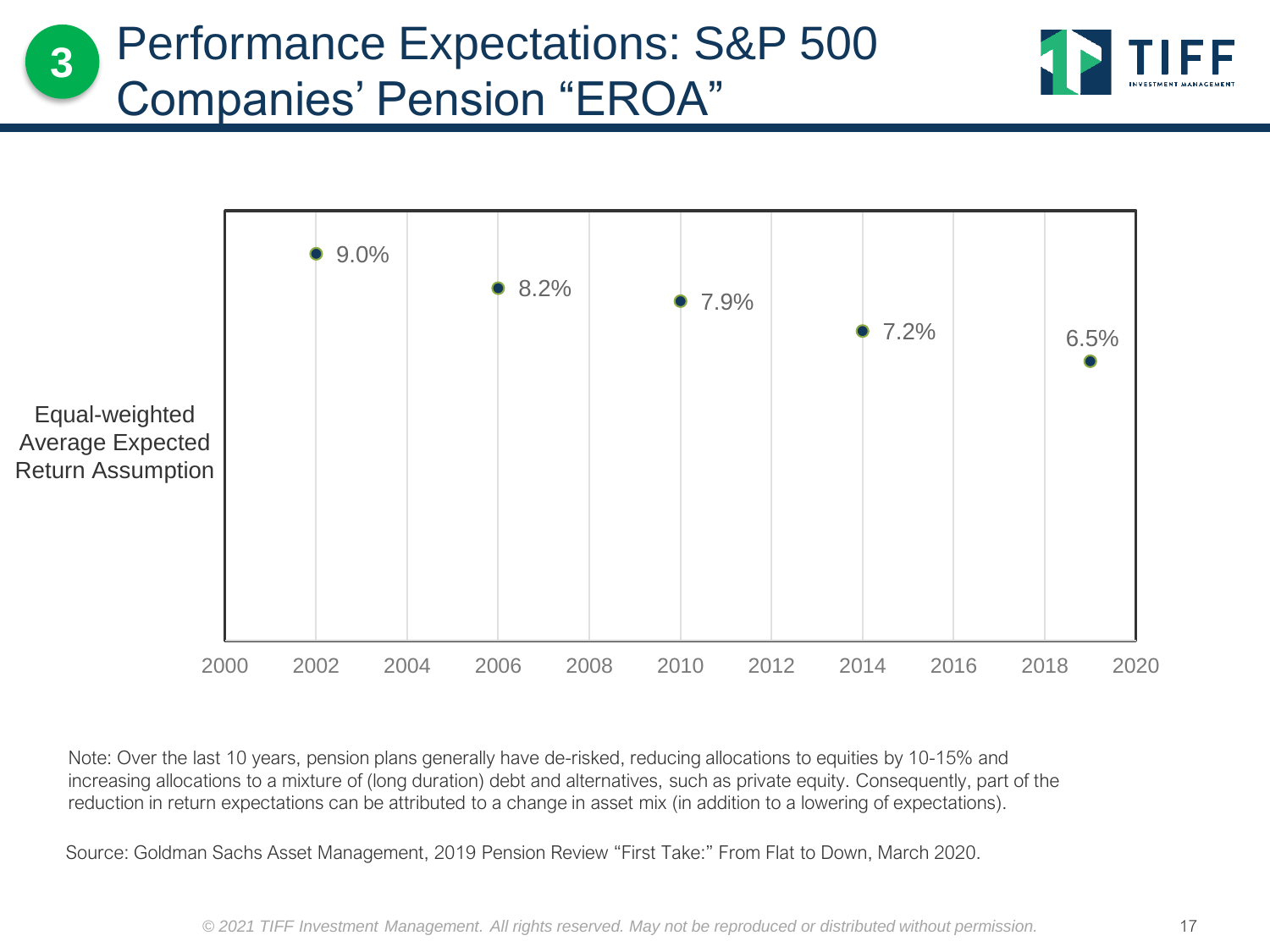# Performance Expectations: Total Portfolio Survey Results **<sup>3</sup>**

Question: Over the next 10 years, will a passive 65/35 portfolio exceed CPI + 5%?



Source: 2020 TIFF Member Survey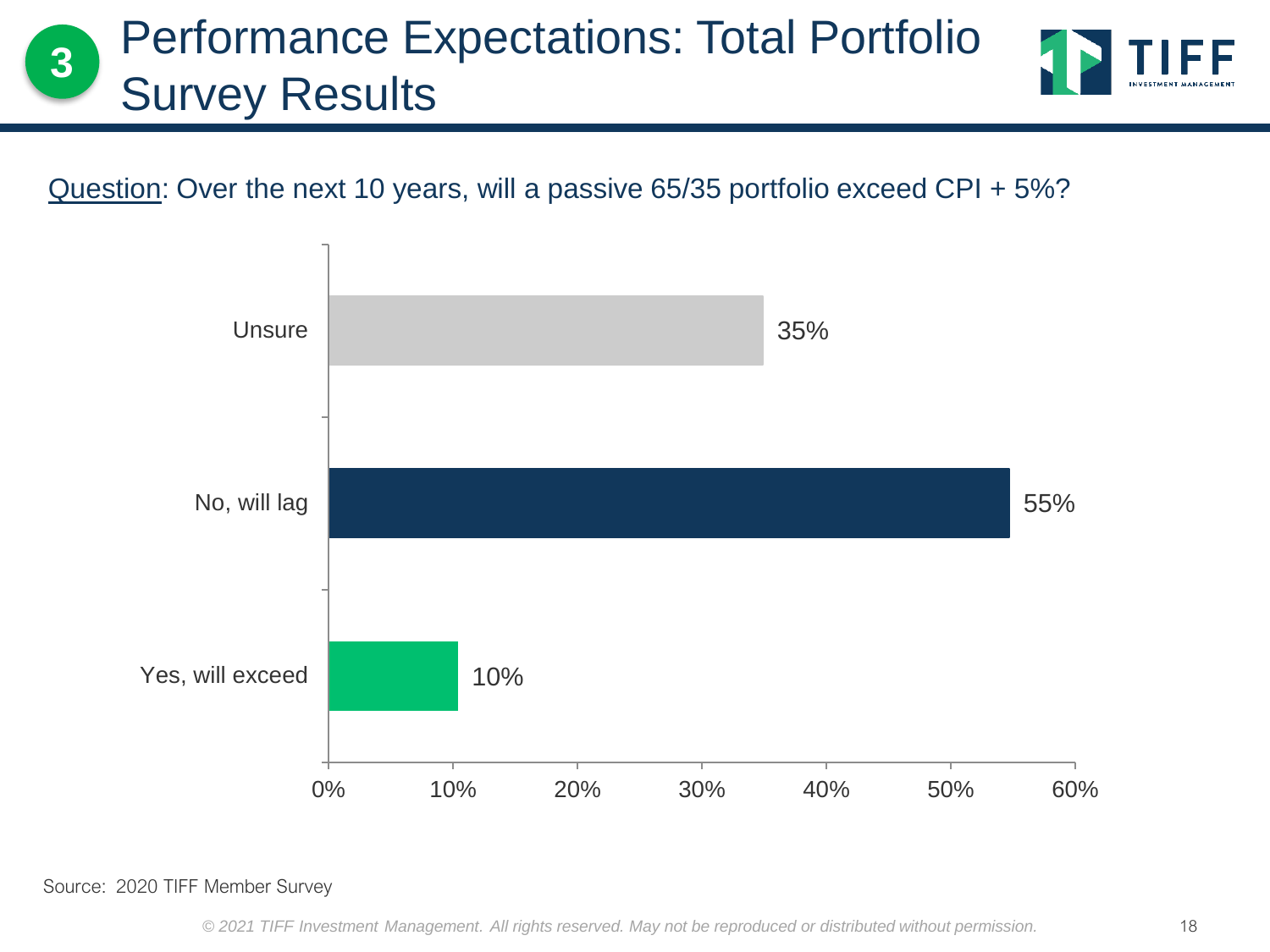# Performance Expectations: Historical Context **<sup>3</sup>**



## Success has always been challenging…

Capital markets have not historically provided returns necessary for most endowed charities to meet their investment goals and maintain their missions into perpetuity.

## …and only getting more difficult

Particularly in today's low interest rate environment, simple passive exposure to capital markets will not likely deliver long term returns required to meet investment goals.

#### **Backward-looking Capital Market Results**

*actual returns from a simple passive portfolio:*

|          | Passive Mix of<br>Stocks &<br><b>Bonds</b><br>65%/35% | $ CP  + 5\%$<br>5% real return |
|----------|-------------------------------------------------------|--------------------------------|
| 25 Years | 6.8%                                                  | 7.2%                           |
| 15 Years | 6.6%                                                  | $7.0\%$                        |

#### **Forward-looking Capital Market Assumptions**

*expected returns from a simple passive portfolio:*

|                 | Allocation | Nominal<br>Return |
|-----------------|------------|-------------------|
| <b>Stocks</b>   | 65%        | 6.5%              |
| <b>Bonds</b>    | 35%        | 3.0%              |
| Total           | 100%       | 5.6%              |
| after inflation |            | 3.6%              |

Notes. Periods ending 12/31/2019. Capital market assumptions are those of TIFF. This data is not an indication or prediction of future performance. No performance is guaranteed. Data are for illustrative purposes only. It is possible that actual returns may be negative. Stocks are MSCI All Country World Index. Bonds are the Bloomberg Barclays US Aggregate Bond Index. One cannot invest in an index and an unmanaged indices do not incur fees and expenses.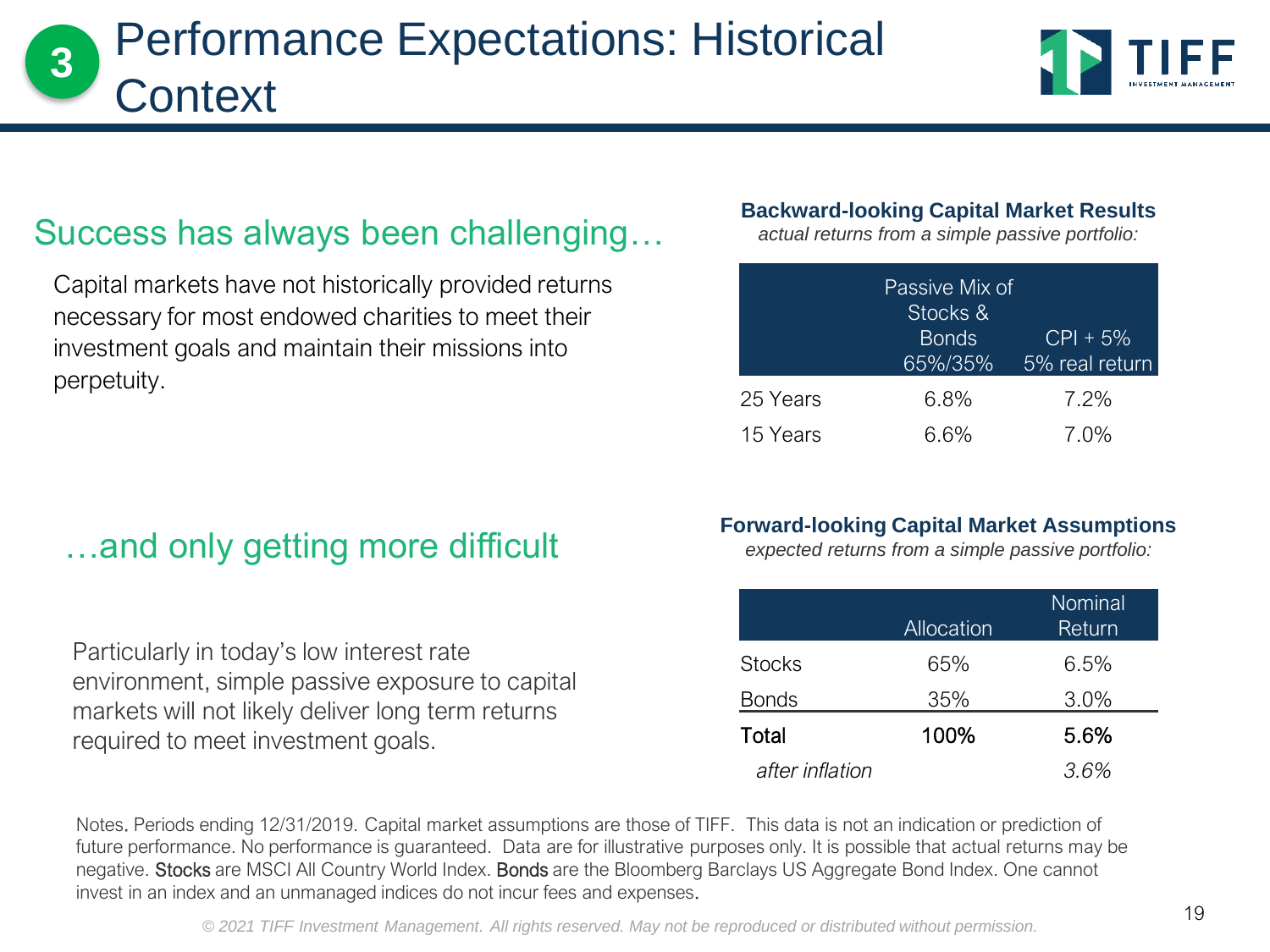Institutions should review the levers to address the potential gap between expected market returns and spending needs:

- Constraints on illiquidity
- **EXEC** Level of active manager risk
- Level of spending, as appropriate
- Ability to take on additional risk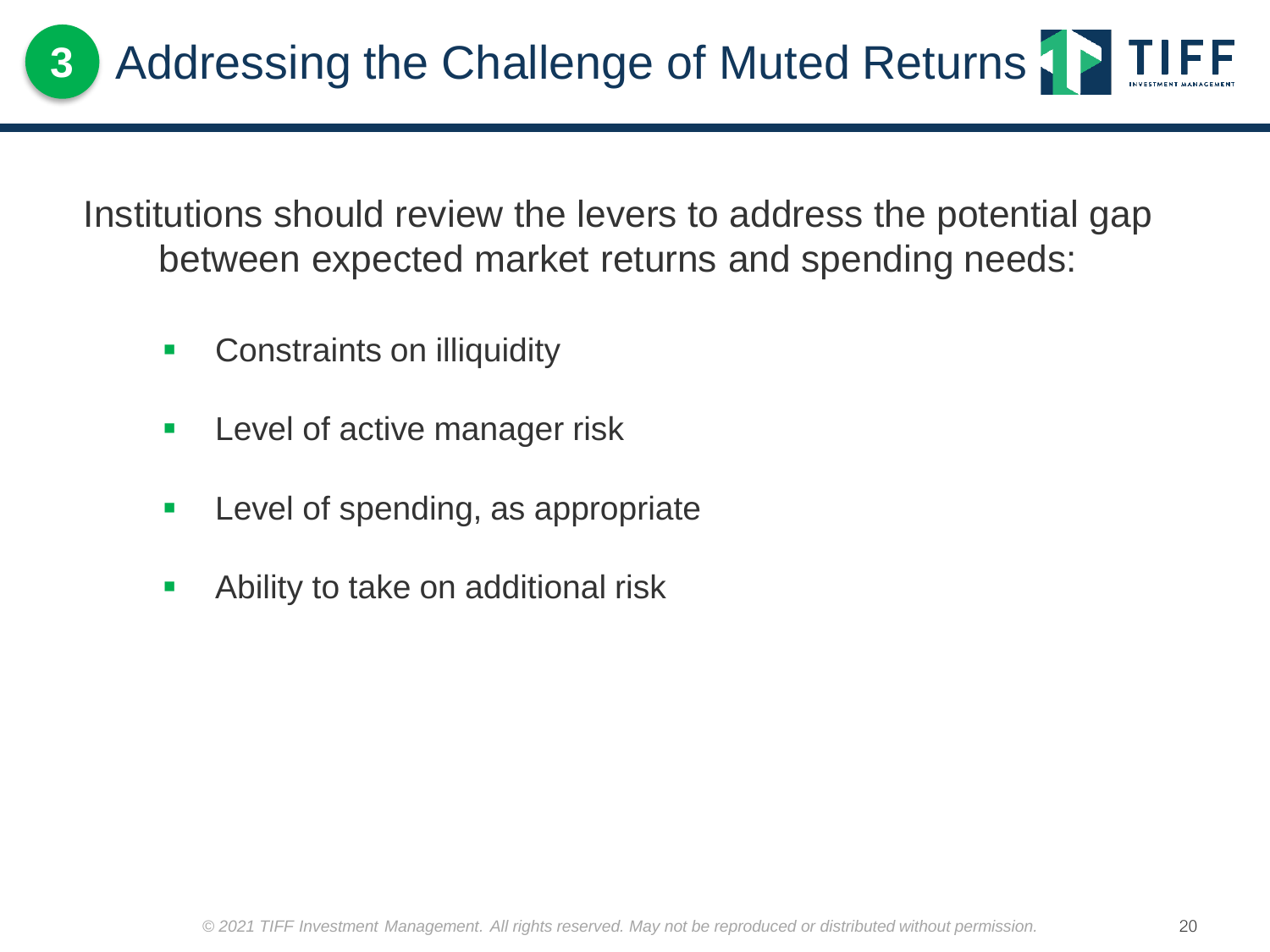

### **Large Endowment<sup>1</sup>**

**3**

|                             | 2005  | 2010  | 2015  | 2020  |
|-----------------------------|-------|-------|-------|-------|
| <b>Hedge Funds</b>          | 25.7% | 21.0% | 20.5% | 23.5% |
| Private Equity <sup>2</sup> | 14.8% | 30.3% | 32.5% | 41.0% |

#### **Higher Education Public Institutions**

|                                                                                          | 2010 | 2014 | 2018 |
|------------------------------------------------------------------------------------------|------|------|------|
| Private Equity,<br>Venture Capital,<br><b>Private Equity Real</b><br>Estate <sup>3</sup> | 13%  | 16%  | 18%  |

<sup>1</sup> Source: Yale Endowment Management Letters

2 Increase in Private Equity may overstate increase in illiquid assets as Yale reduced Natural Resources / Real Estate from ~25% of total assets in 2005 to ~14% in 2020.

<sup>3</sup> Source: NACUBO Asset Allocation data available on the public NACUBO website www.nacubo.org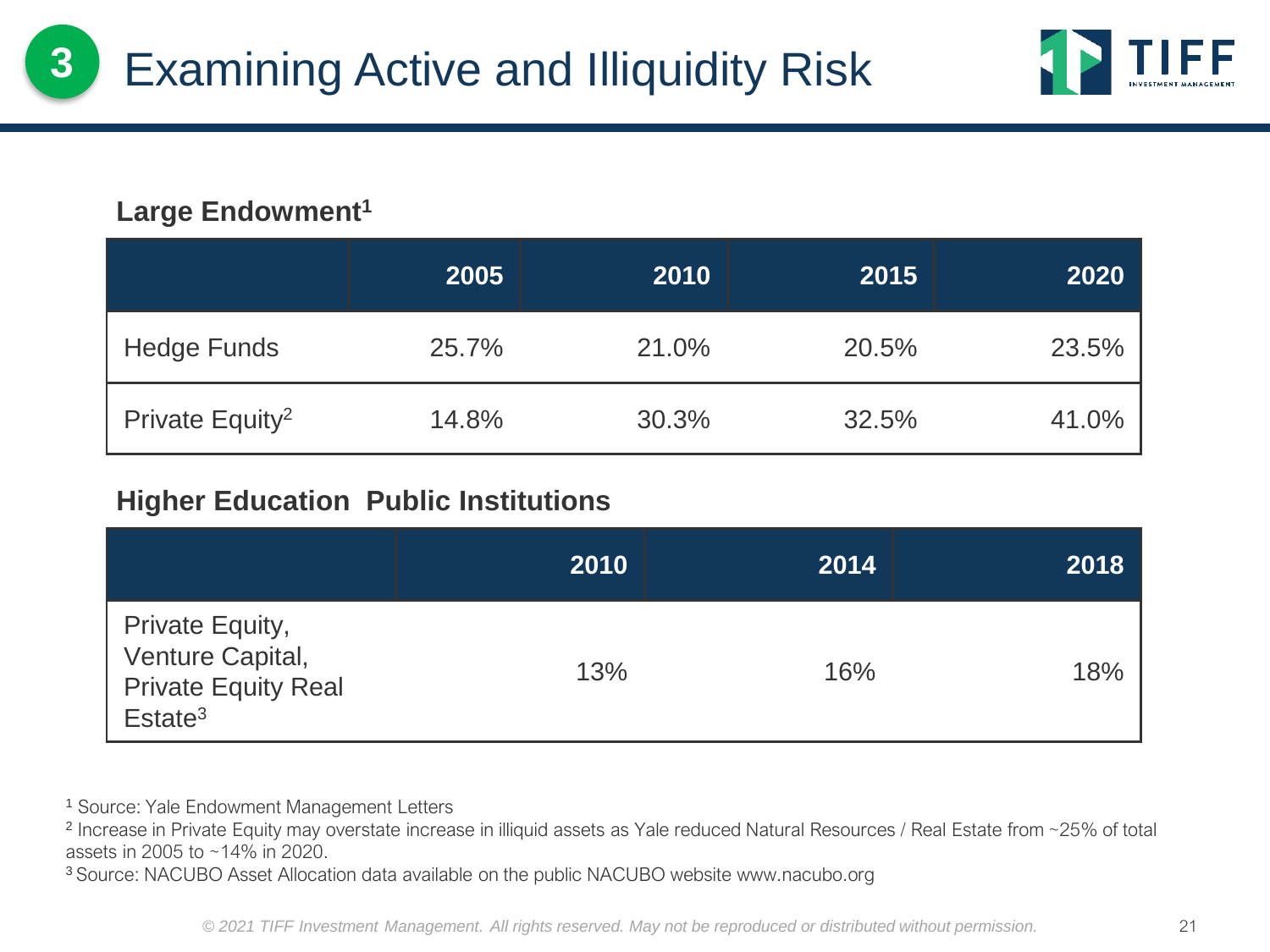

|                                  | 2010 | 2015 | 2019 |
|----------------------------------|------|------|------|
| Secondary Schools <sup>1</sup>   | N/A  | 3.7% | 3.7% |
| Higher Education <sup>2</sup>    | 4.5% | 4.2% | 4.5% |
| Private Foundations <sup>3</sup> | 5.8% | 5.1% | 5.1% |

<sup>1</sup> Source: Commonfund Study of Independent Schools, 2019 and press releases

<sup>2</sup> Source: NACUBO – TIAA Study of Endowments, 2019

<sup>3</sup>Source: Council on Foundations – Commonfund, 2019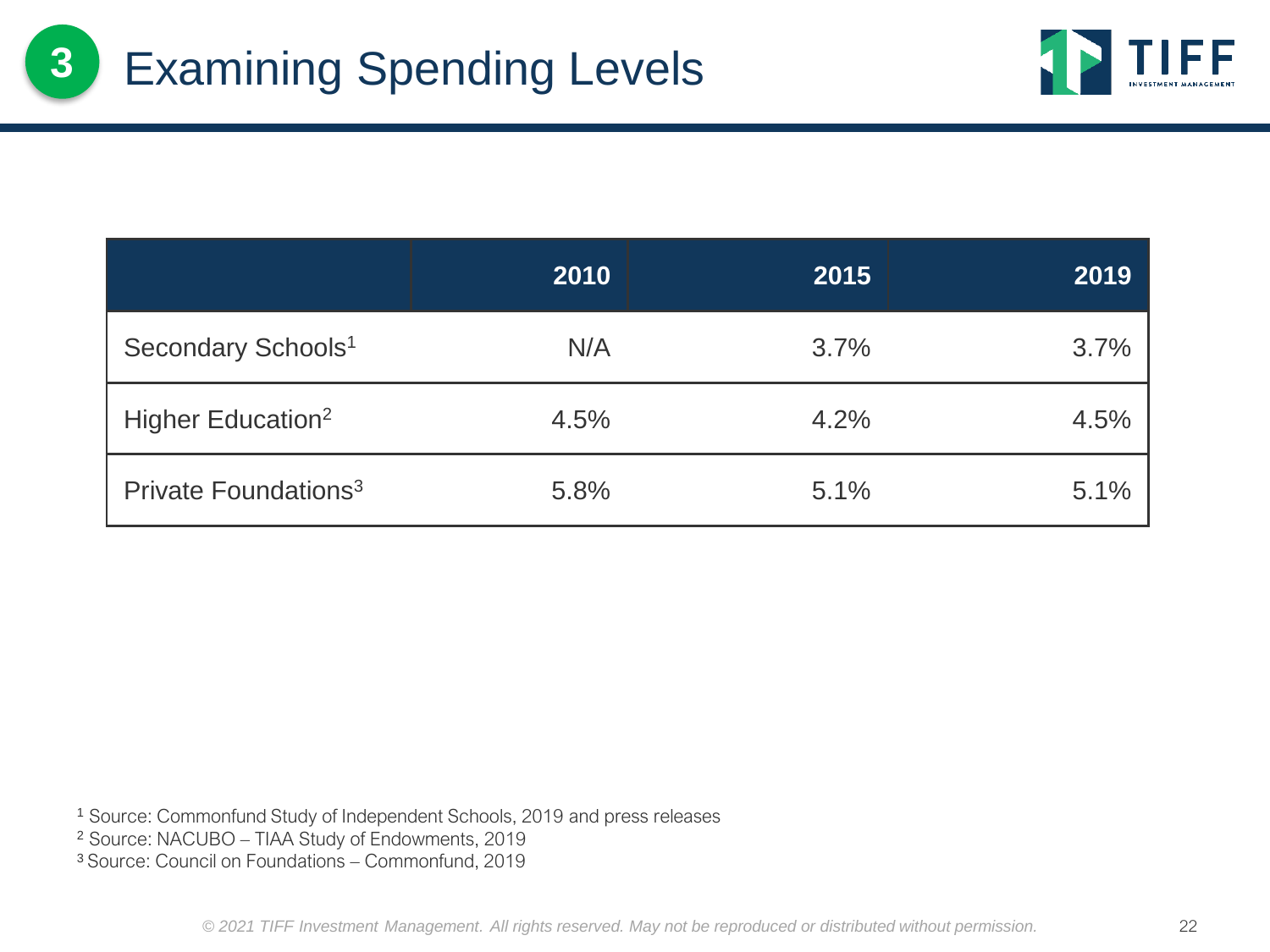# **Conclusions**



- 2020 was a year where global multi-event risk dominated; there will be more uncertainty to navigate in 2021.
- A low expected return environment coupled with steady or rising spending rates, could lead to a spending gap for some institutions.
- **EXECT** A well-managed investment portfolio will help support your mission into perpetuity.
- To position well for the long-term, investors should remain diversified, opportunistic, and focused on the pursuit of managers that have a sustainable competitive advantage.